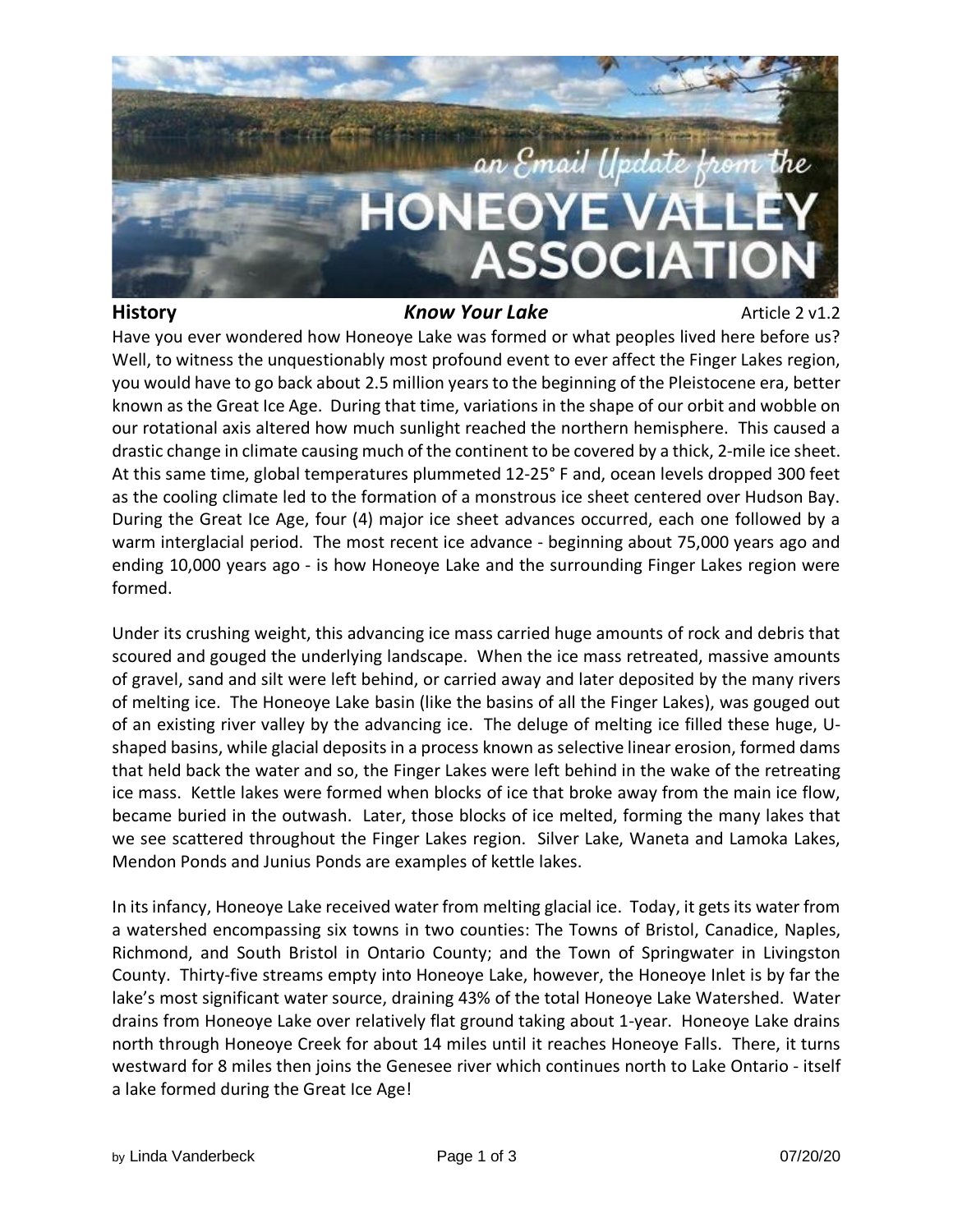

**History** *Know Your Lake* Article 2 v1.2

The arrival of humans to the Honeoye Lake area is a relatively very recent event. Around 1000 BC, the nomadic Point Peninsula People were the first to arrive. Later came other cultures. The Owasco, descendants of the Point Peninsula People, inhabited this area around 1500 years ago. The Owasco were followed by the Senecas of the Iroquois Confederacy who are credited with introducing agriculture to the area. They also named the lake, Hannayaye, which means "finger laying there".

After the demise of the Iroquois in 1779, people from New England began moving into the area. Some prominent families were the Pitt's, Hunt's and Holden's. Over the next hundred years the towns of Richmond, Bristol, South Bristol, Livonia and Canadice were formed. Farming, lumbering, and milling were the people's principle livelihoods. The last half of the 1800's were typified by a stable, mostly locally born population. Around 1900 a scattering of summer cottages appeared on Honeoye Lake however, the beginning of lakeside development and the end of agriculture didn't occur in earnest until after WWII. During the 1980's the Honeoye Lake watershed community began mobilizing conservation efforts which continues through today. Some significant actions taken are:

- 1986 formation of Honeoye Valley Association (HVA)
- 1987 mechanical weed harvesting starts
- 1998 formation of Honeoye Lake Watershed Task Force (HLWTF)
- 2006 alum treatment of deep-water sediment
- 2007 Honeoye Lake Watershed Management Plan initiated
- 2008 Honeoye Lake Macrophyte Management Plan initiated
- 2015 Honeoye Lake Inlet Restoration Project begins
- 2017-2019 Cornell/FLCC study on climate change impact to Honeoye Lake
- 2018 Honeoye Lake Harmful Algal Bloom Action Plan initiated
- 2019 DEC publishes Total Maximum Daily Load for Phosphorus
- 2020 NYS DEC WQIP grant awarded for Aeration Destratification System evaluation and engineering

HVA welcomes your feedback at the email address below and encourages you to exchange viewpoints with your neighbors, family and friends. HVA has been, and will continue to be, an active partner in the future of the Honeoye Lake watershed and is committed to communicating